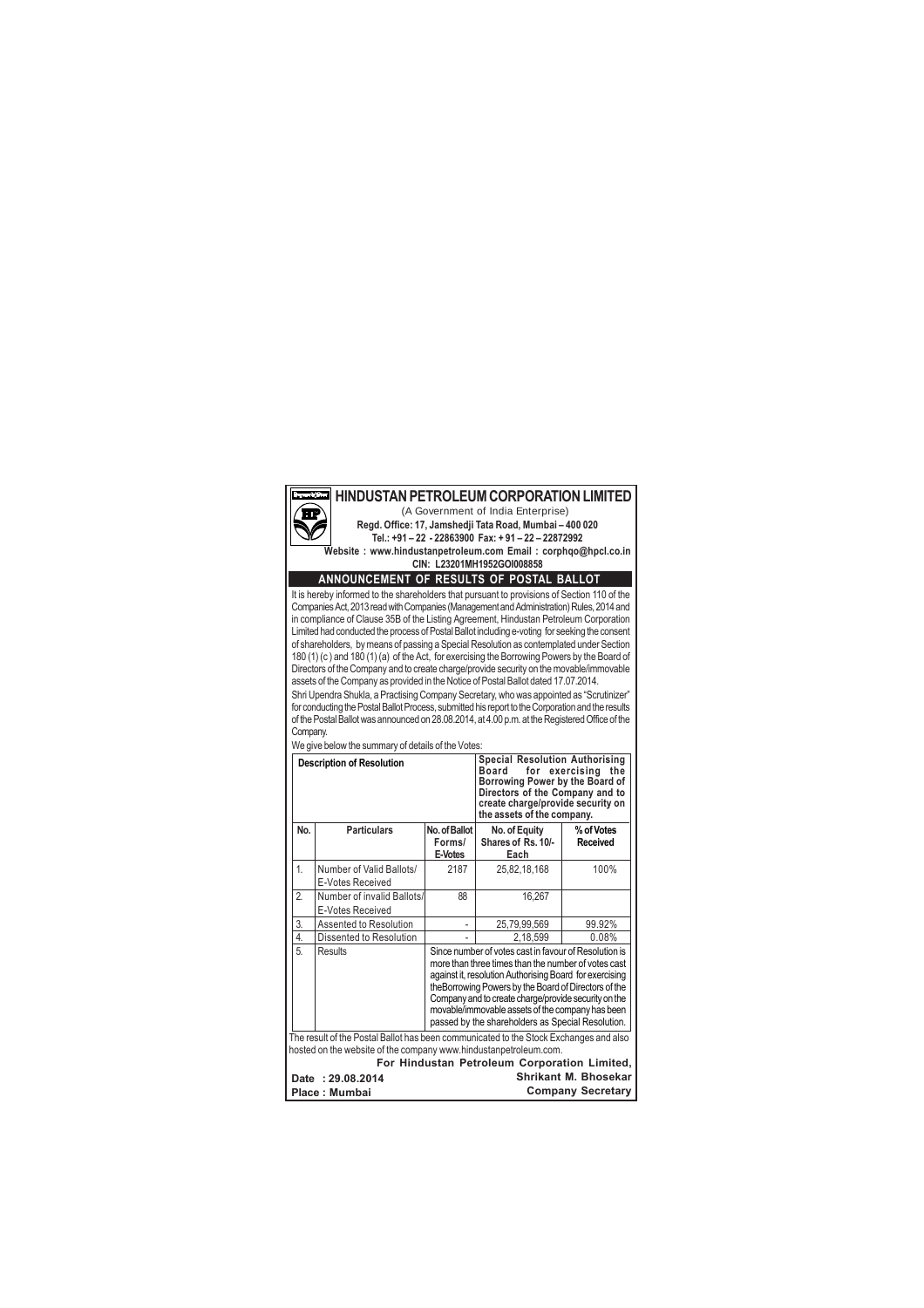# UPENDRA SHUKLA

B. Com., F. C. S. **Company Secretary** 

504 Navkar Nandapatkar Road. Vile Parle East, Mumbai - 400 057. Resi: 2611 8257 Mob.: 98211 25846 E-mail: ucshukla@rediffmail.com

 $\Rightarrow$   $D(HR)/D(F) /ED-CF$ <br> $\Rightarrow$   $D(HR)/D(F) /ED-CF$ <br> $\Rightarrow$   $D(T) /C$ 

25th August, 2014

Led. 248 The Chairman & Managing Director Hindustan Petroleum Corporation Ltd. Petroleum House J. Tata Road, Churchgate Reclamation Mumbai 400 020

Madam.

### Sub: Report on passing of a Special Resolution by Postal Ballot

I am appointed as Scrutinizer by the Board of Directors of Hindustan Petroleum Corporation Limited, for conducting the process of Postal Ballot in a fair and transparent manner, for passing the following Resolution as a 'Special Resolution' as contemplated under Section 110 of the Companies Act, 2013 (hereinafter referred to as the 'Act') read with the Companies (Management & Administration) Rules, 2014 (hereinafter referred to as the 'Rules'):

"Special Resolution u/s 180(1)(c) and 180(1)(a) of the Companies Act, 2013 for the Borrowing limits of the Board of Directors and creating charge by way of hypothecation/mortgage on the assets of the Corporation."

Pursuant to Section 110 of the Act read with the Rule 22, Notice of Postal Ballot containing draft of Special Resolution proposed to be passed by Postal Ballot and explanatory statement as required under Section 102 of the Act, were sent in the following manner:

Ballot papers were despatched along with notice pursuant to Section 110 of the Act along with draft of Special Resolution proposed to be passed and explanatory statement as required under Section 102 of the Act, were sent in the following manner:

- To shareholders, who have registered their e-mail addresses either in the records of  $a)$ Depositories / Company, through e-mail; and
- To other shareholders by Registered Post alongwith a 'Self Addressed Business Reply  $b)$ Envelope' to enable the shareholders to send their reply to the Scrutinizer.

Since the sub-Rule 15 of the Rule 22 of the Companies (Management & Administration) Rules, 2014 contains provision for voting by Electronic means in the Postal Ballot process, HPCL also offered e-Voting facility to all its shareholders (including to those shareholders, to whom the documents were sent by registered post) to enable them to cast their votes electronically. For e-Voting, HPCL had made arrangement with M/s. National Securities Depository Ltd. (NSDL), a MCA nominated and SQTC certified agency, to provide e-Voting platform for the Postal Ballot The procedure for e-Voting was fully covered in the communication sent to the process. Shareholders.

e de la política de 27 1 m mm 36. 360 ti, 84, 940 Waddens **CAPTE OFFICE** 



C-90, Snehadhara, Dadabhai Cross Road No.3, Vile Parle West, Mumbai - 400 056. Tel.: 2624 3350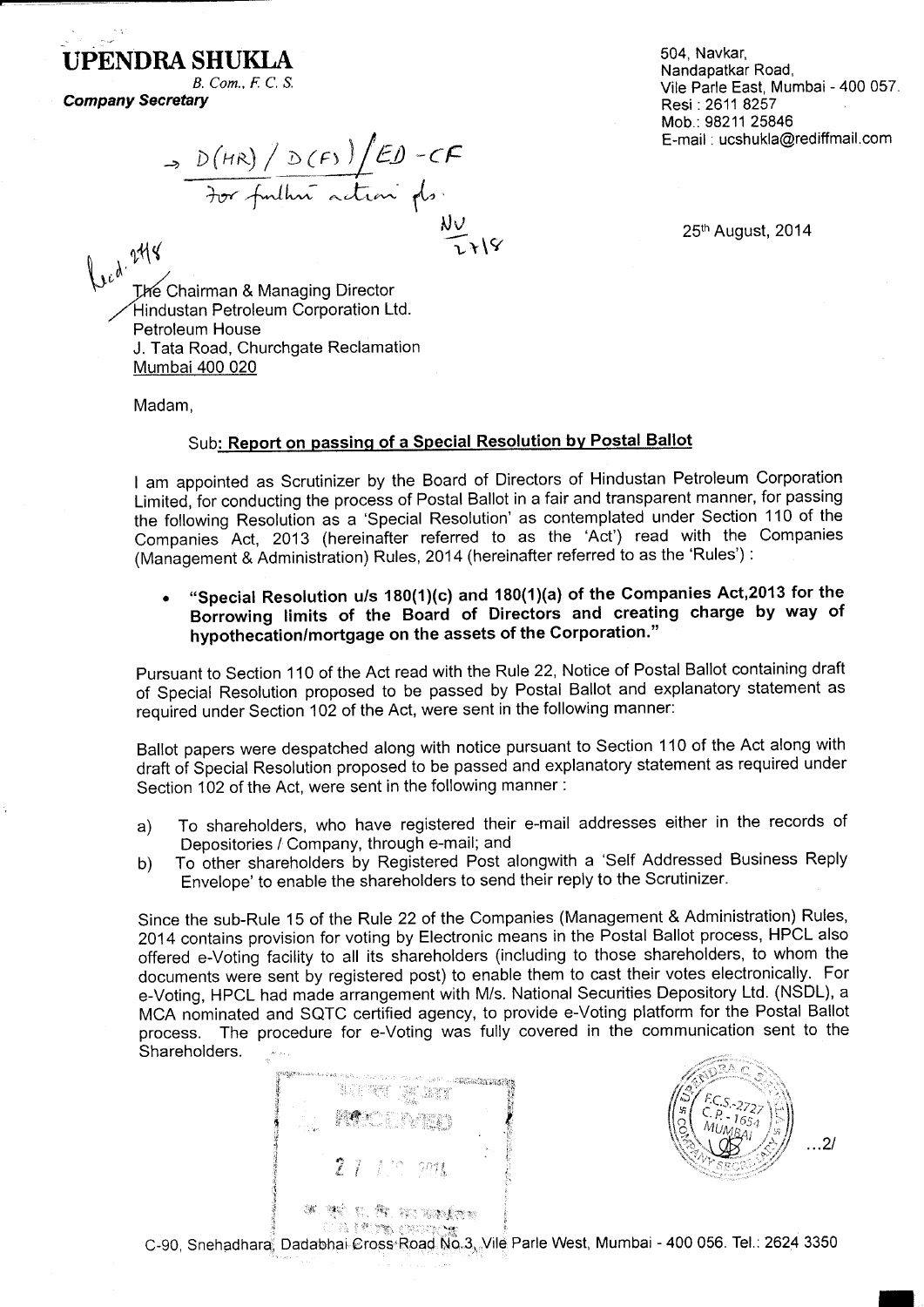Accordingly, I had undertaken the assignment of scrutinizing the entire records and now, I hereby report as under:

| 1)         | (a) Number of ballot papers posted on 21/07/2014                                                                                              | 48,523                      |
|------------|-----------------------------------------------------------------------------------------------------------------------------------------------|-----------------------------|
|            | (b) Number of ballot papers e-mailed through NSDL                                                                                             | 48,589                      |
|            | (c) Number of ballot papers returned undelivered by Post :                                                                                    | 3,459                       |
|            | (d) Number of e-mails bounced/undelivered as per NSDL, :<br>e-mails were re-sent and also physical postal ballot<br>papers were sent by post. | 167                         |
|            | Note: Ballot papers were not dispatched in stop transfer cases.                                                                               |                             |
| 2)         | Date of commencement of voting cycle                                                                                                          | 21/07/2014                  |
| 3)         | Last date fixed for receiving ballot papers,<br>duly completed                                                                                | 21/08/2014                  |
| 4)         | Last date fixed for voting through e-mail (e-voting)                                                                                          | 21/08/2014 (Midnight)       |
| 5)         | (a) Number of response received (Physical)<br>(b) Number of response received (e-voting)<br>Total                                             | 1,690<br>$585 -$<br>2,275   |
| 6)         | Number of valid ballot papers received                                                                                                        | 1,602 $\sim$                |
| 7)<br>8)   | Number of invalid ballot papers received<br>Number of ballot papers rejected (on the ground of double voting):                                | 86<br>2                     |
| 9)         | (a) Number of votes cast "For the Resolution (physical)"<br>(b) Number of votes cast "For the Resolution (e-voting)"                          | 17,46,14,364<br>8,33,85,205 |
|            | Total Number of votes cast for the Resolution                                                                                                 | 25,79,99,569 (99.92%)       |
| 10)        | (a) Number of votes cast "Against the Resolution (physical)"<br>(b) Number of votes cast "Against the Resolution (e-voting)"                  | 9,031<br>2,09,568           |
|            | Total Number of votes cast against the Resolution                                                                                             | $2,18,599(0.08\%)$          |
| 11)<br>12) | Number of invalid votes<br>Number of votes rejected (2 cases on ground of double voting)                                                      | 16,065<br>202               |

Ballot forms received after the prescribed last date were not considered.

À

 $\ldots$ 3/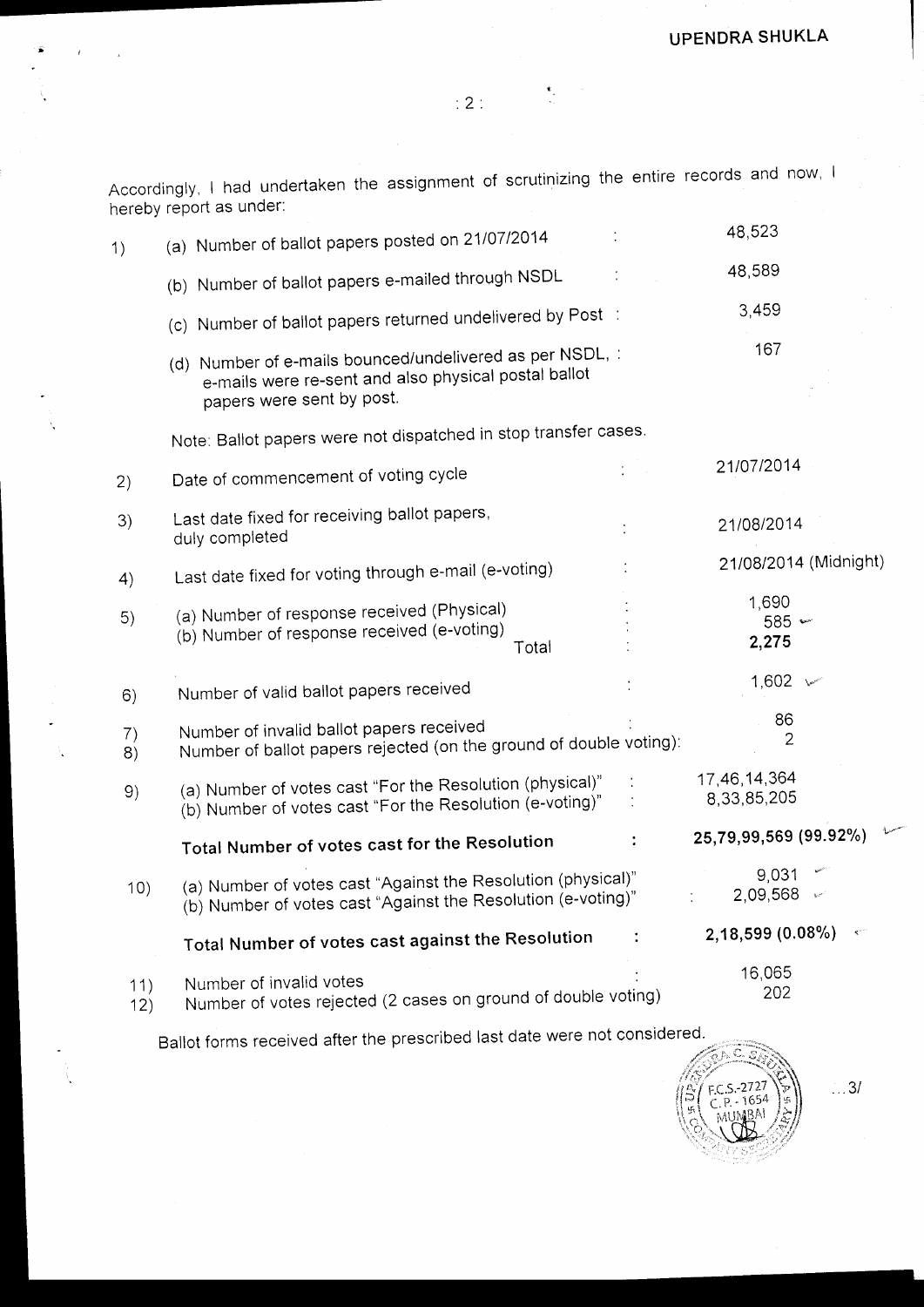A summarized statement showing the details of votes cast is annexed and forms part of this report (Annexure 1).

Basis of acceptance and also the basis of rejection of votes are provided in Annexure 2 of this report.

Conclusion  $-$ 

觻

"The passing of Special Resolution envisages that the votes cast in favour of the Resolution, whether on show of hands or electronically or on a poll as the case may be, by the members, who being entitled so to do, vote in person or by proxy or by postal ballot, are required to be not less than three times the number of votes If any, cast against the resolution by the members so entitled and voting. As in the referred case, the number of vote cast by the Members are more than three times the votes cast against the Resolution, the proposed Special Resolution may be declared as passed."

tiÀ

Thanking you,

Yours faithfully,

(U.C. SHUKLA) COMPANY SECETARY FCS: 2727/CP: 1654

Encl: as above.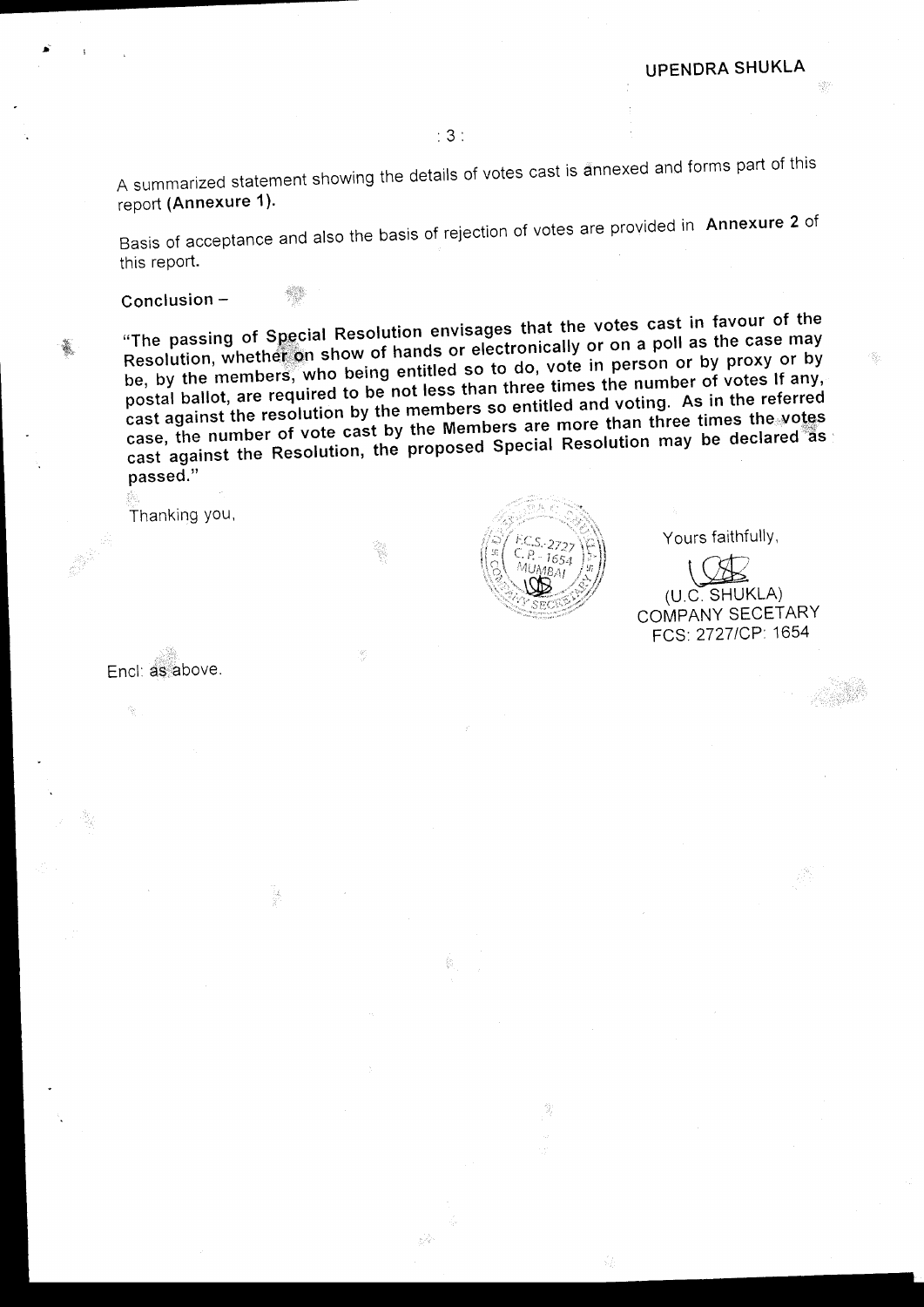|                         |                                |            | 258453305                                 | 100.00        | 2275           | TOTAL-->                 |            |
|-------------------------|--------------------------------|------------|-------------------------------------------|---------------|----------------|--------------------------|------------|
| 10.001                  | 258234435                      | 100.00     |                                           |               |                |                          |            |
|                         |                                |            |                                           |               |                | <b>4 INVALID</b>         |            |
| ိ                       | 16065                          | 0.01       | 16065                                     | 3.78          | 88             |                          |            |
|                         |                                |            |                                           |               |                |                          |            |
|                         |                                |            | 202                                       | 600           | Z              | 3REJECTION               |            |
| o.o                     | 202                            | 000        |                                           |               |                |                          |            |
|                         |                                |            |                                           |               |                | 2 SUB TOTAL              |            |
| 80.0                    | 218599                         | 800        | 548599                                    | 4.84          | $\frac{1}{10}$ |                          |            |
|                         | 899607                         | 0.08       | 899602                                    | 2.46          | 99             | DISSENT (E-VOTING)       |            |
| 80.0                    |                                |            | 1806                                      | 2.37          | $\frac{1}{2}$  | 2 PISSENT (PHYSICAL)     |            |
| 9.05                    | 1206                           | 00.00      |                                           |               |                |                          |            |
|                         |                                |            |                                           |               |                | SUB TOTAL                |            |
| 16'66                   | 2579995569                     | 16.66      | 258218439                                 | 05.30         | 2077           |                          |            |
|                         | 83385205                       | 32.35      | 66920928                                  | 23.25         | 673            | <b>ASSENT (E-VOTING)</b> |            |
| 32.29                   |                                |            |                                           |               | 1548           | ASSENT (PHYSICAL)        |            |
| 29.29                   | 174614364                      | 87.56      | 174614740                                 | 68.04         |                |                          |            |
| <b>NOTED</b>            | ζ<br><b>OTED</b>               | HOLDING    | HELD                                      | TOTAL         | <b>FORMS</b>   |                          |            |
|                         | $\overline{S}$<br><b>HARES</b> | <b>SOF</b> | <b>SHARES</b>                             | <b>No of</b>  | TOTAL          | PARTICULARS              | <b>SRL</b> |
| <b>P<sub>V</sub></b> OF |                                |            | <b>SUMMARY REPORT FOR RESOLUTION #7</b>   |               |                |                          |            |
|                         |                                |            |                                           |               |                |                          |            |
|                         |                                |            |                                           | POSTAL BALLOT |                |                          |            |
|                         |                                |            | <b>HINDOSTAN PETROPARTION CORPORATION</b> |               |                |                          |            |
|                         |                                |            |                                           |               |                |                          |            |